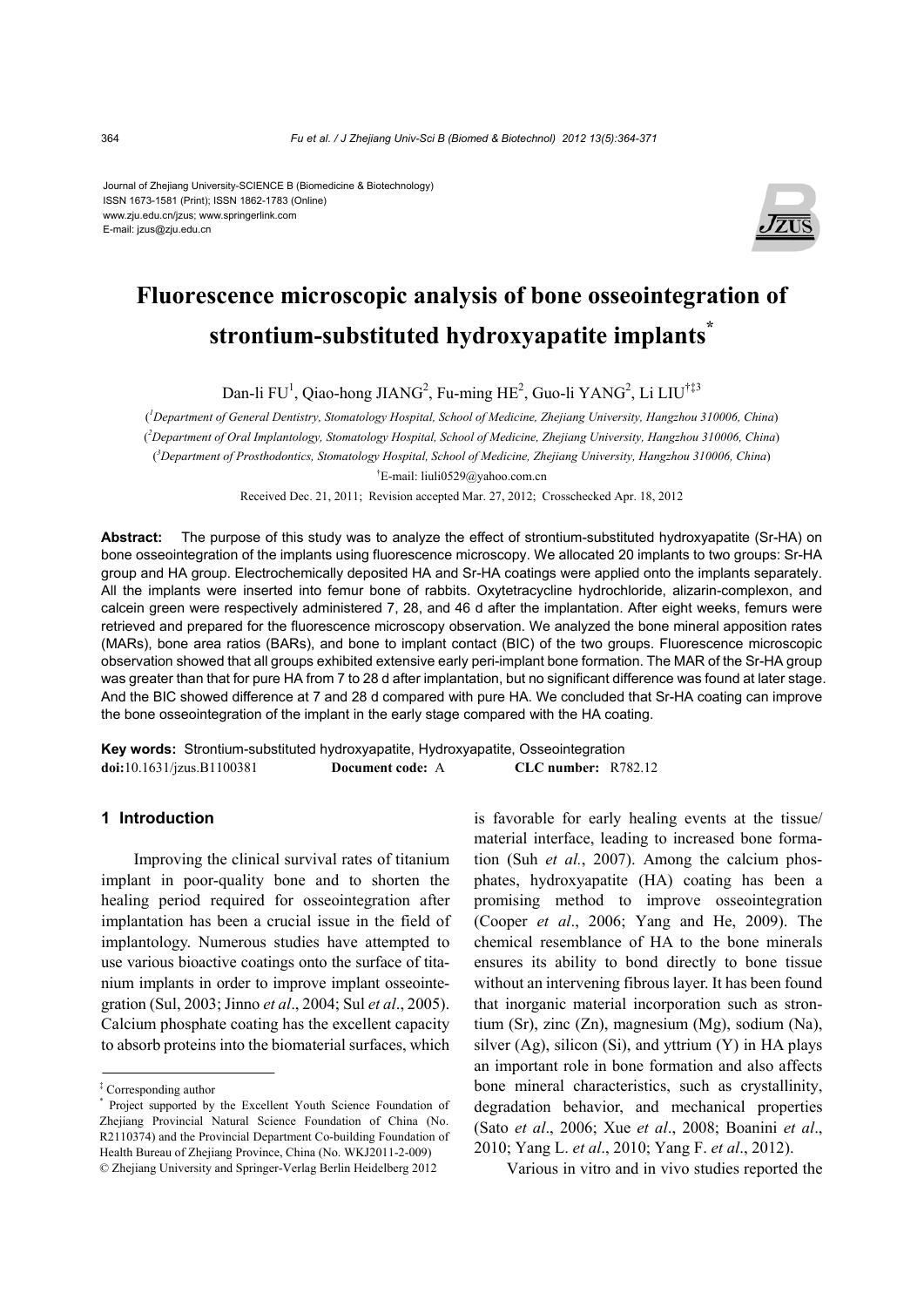beneficial effects of strontium ions  $(Sr^{2+})$  as a potential bioactive element to enhance bone healing. Strontium has a positive effect on osteoblast-related gene expression such as Cbfa1 and osteonectin, and the alkaline phosphatase (ALP) activity of mesenchymal stem cells (MSCs). Also it can inhibit the differentiation of osteoclasts (Sila-Asna *et al*., 2007; Park *et al*., 2008; 2010; Gentleman *et al*., 2010). Thus it enhances matrix deposition, inhibits bone absorbing activity of osteoclasts, and, ultimately, encourages rapid new bone formation. Consequently, strontium is thought to be effective in enhancing the bioactivity and biocompatibility of some biomaterials.

Based on their chemical resemblance, calcium ions  $(Ca^{2+})$  in HA can be replaced partially by  $Sr^{2+}$ . Strontium-substituted calcium phosphates have been developed. Several methods have been introduced to fabricate strontium-substituted calcium phosphate ceramics and bone cements (Roy *et al*., 2011). The structural changes, growth and dissolution behavior, and mechanical and biological properties of these materials were also studied (Zhang *et al*., 2011). Strontium-substituted HA exhibited superior mechanical properties than pure HA. Recently, Gentleman *et al*. (2010) investigated the effects of bioactive glass series, in which 0–100% of the calcium was substituted by strontium. It showed that the metabolic activity of osteoblastic cells can be enhanced with a dose-dependent manner.

Although a lot of studies have been conducted in vitro, only few in vivo studies have been carried out to investigate the influence of the Sr-HA coating on the bone osseointegration of implants. So, in our study, Sr-HA coating and HA coating were applied onto the rough surface of screw-shaped titanium implants using electrochemical deposition. The implants were inserted into the femur of rabbits to investigate the characteristics of the bone-implant interface. We hypothesized that Sr-HA can improve the bone formation on the bone-implant interface.

## **2 Materials and methods**

# **2.1 Preparation of roughened implants coated with HA or Sr-HA**

A total of 20 screw-shaped titanium implants (Zhejiang Guangci Medical Appliance Co., Ltd.,

Ningbo, China) whose external diameter and length are 4.1 mm and 8 mm, respectively, were roughened as previously described (Yang G.L. *et al*., 2008). In brief, implants were polished, sandblasted, and washed with acetone, 75% alcohol, and distilled water in an ultrasonic cleaner. Subsequently, a solution containing HF and  $HNO<sub>3</sub>$  was used to treat the implants at room temperature and then a solution containing HCl and  $H_2SO_4$  was used at 80 °C. Implants were dried in an oven at 50 °C for 24 h.

Electrochemically deposited hydroxyapatite (HA) and strontium-substituted hydroxyapatite (Sr-HA) coatings were applied as previously described (He *et al.*, 2009; Jiao and Wang, 2009). Implants were used as the working electrode (cathode) for the deposition of HA or Sr-HA, with a platinum (Pt) plate as the counter electrode. For Sr-HA, the electrolytes were prepared by dissolving analytical grade  $Ca(NO<sub>3</sub>)<sub>2</sub>·4H<sub>2</sub>O$ , NH<sub>4</sub>H<sub>2</sub>PO<sub>4</sub> (3.6×10<sup>-4</sup> mol/L), and  $SrCl<sub>2</sub>·6H<sub>2</sub>O$  into distilled water, with  $(Ca+Sr)/P$  molar ratio being 1.67. The concentration of  $(Ca^{2+}+Sr^{2+})$ was  $6\times10^{-4}$  mol/L in the electrolytes with Sr<sup>2+</sup>/  $(Ca^{2+}+Sr^{2+})$  molar ratio of 10%. The electrolyte without  $Sr^{2+}$  was served to deposit HA, and 0.1 mol/L  $NaNO<sub>3</sub>$  was added to improve the conductivity. The deposition process was performed with a DC power source operated at 3.0 V at 85 °C for 1 h.

# **2.2 Experimental design and implantation procedure**

The animals used in this experiment were treated with approval of the Institutional Animal Care and Use Committee of Zhejiang University, Hangzhou, China. Ten adult New Zealand white rabbits weighing 2.5 to 3.0 kg were used in the surgery, which was performed under sterile conditions in a veterinary operating theater. The surgical placement of implants has been reported in this model previously (He *et al.*, 2009). Sumianxin II (0.1 to 0.2 ml/kg, intramuscularly (IM), the Military Veterinary Institute, Quartermaster University of PLA, Changchun, China) was injected to induce general anesthesia. Before the operation, lidocaine was used locally into the surgical site. Surgical sites were exposed at the medial surface of distal femur. The implants were placed randomly in the rabbits' femurs. By intermittent drilling with a low rotary speed and profuse saline irrigation, each site was prepared and enlarged to a diameter of 4.1 mm.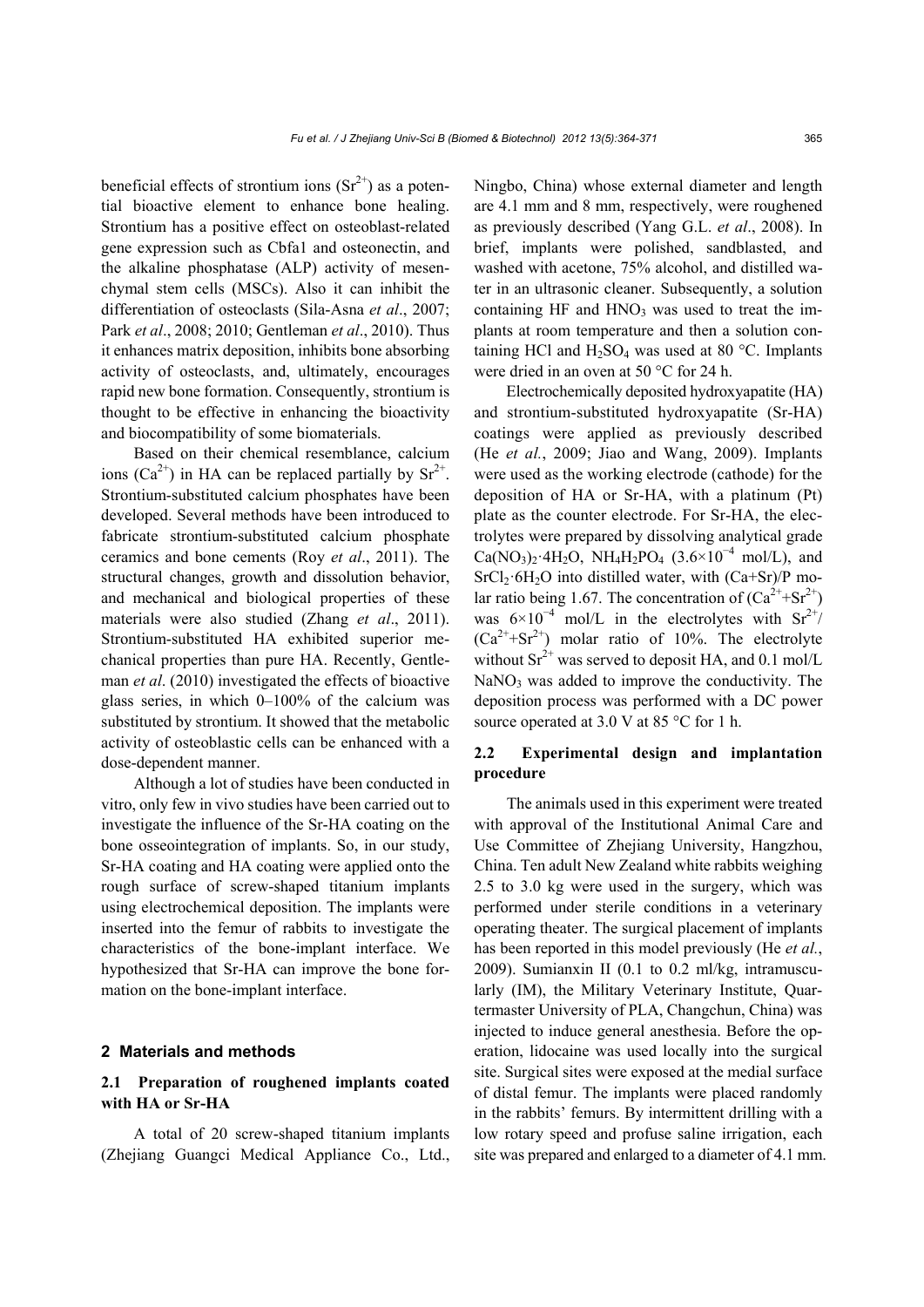The implants were inserted without tapping until the implant abutments were level with the bone surface. All implants penetrated the first bone cortex only. After surgery, surgical sites were closed in layers and antibiotics (penicillin,  $4 \times 10^5$  U/d) were given for the next 3 d.

# **2.3 Fluorescent bone labeling**

Fluorescent labels were administered to the rabbits (eight weeks of observation) to monitor new bone formation (Nkenke *et al*., 2002). Oxytetracycline hydrochloride (FLUKA, 200 mg/ml, 20 mg/kg IM) was administered on Day 7 after implantation. Alizarin-complexon (Shanghai Sangon Biological Engineering Company, 30 mg/ml, 30 mg/kg IM) was administered on Day 28 post-implantation. Calcein green (Shanghai Sangon Biological Engineering Company, 25 mg/ml, 5 mg/kg IM) was administered on Days 46 and 53 following implantation.

# **2.4 Preparation of specimens for fluorescence microscopy**

After eight weeks the animals were euthanized by injecting an overdose of sumianxin (2.0 ml/kg IM). The implants and surrounding tissues were dissected to specimens and stored in 10% neutral buffered formalin for 5 to 7 d. A macrocutting and grinding system (Exakt 310 CP series; Exakt Apparatebau, Norderstedt, Germany) was used to produce undecalcified cut and ground sections. One section with a thickness of 200 µm was taken from the central part of each specimen. A final thickness of approximately 50 µm of each section was produced for fluorescence microscopy.

The fluorochrome labels were used to assess the bone mineral apposition rates (MARs) of HA and Sr-HA sections. Fluorochrome labels bind to sites of active bone deposition, shortly after administration. This enables identification of bone deposition at different time points. We calculated MAR by measuring the mean distance between the three different fluorescent labels, and dividing these distances by the difference in the time points at which the labels were administrated (Fig. 1) (Patel *et al*., 2002). The bone to implant contact (BIC) was measured as the percentage of the length of bone in direct contact with the implant surface (Fig. 2a). BIC in the total length of



**Fig. 1 Measurement of bone MAR** 



**Fig. 2 Measurement of BIC and BAR of specimens** 

Purple line in (a) represents the bone in direct contact with the implant surface. Purple line in (b) represents the total length of the implants including the apex. In (c), "T" (oxytetracycline hydrochloride) represents the bone in direct contact with the implant surface on Day 7, "A" (alizarin-complexon) represents the new bone in direct contact with the implant surface on Day 28, "C" (calcein green) represents the new bone in direct contact with the implant surface on Day 53, and "BA" represents the area we employed to measure new BAR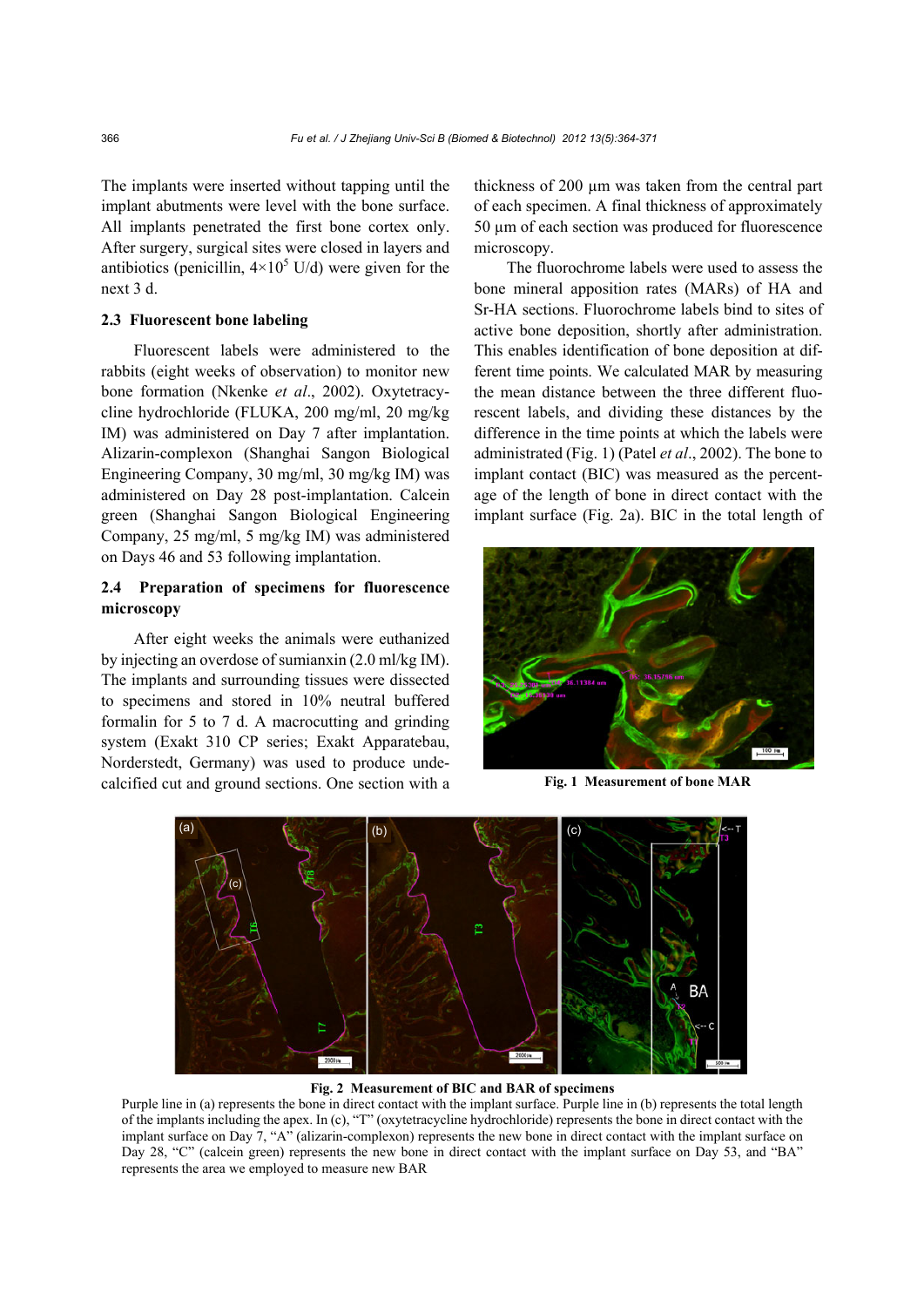the implants including the apex was evaluated (Fig. 2b). BIC was divided into three groups according to the different fluorescence labels administered at different time points. Bone area ratio (BAR) was measured as the percentage of the area within the threads located inside the cancellous bone that contained newly formed bone (BA in Fig. 2c).

Dynamic labeling of new bone formation was evaluated with Nikon Eclipse 80i fluorescence microscope (Nikon, Melville, NY, USA) with DXM1200F charge-coupled device (CCD). Fluorescence microscopic images were assessed at magnifications up to 100×. Image pro plus software was used for image analysis (Media Cybernetics, USA). Active bone formation was evaluated relative to the presence or absence, intensity, and width of the fluorochrome markers.

## **2.5 Statistical analysis**

Each group contained 10 specimens. The data were tested for normal distribution. The mean value was used as the final result, and reported as mean±standard derivation (SD). One-way analysis of variance (ANOVA) test was performed to assess the presence of any significant differences between the two different surface treatments. *P* values of <0.05 were considered significant. The software of IBM SPSS statistics 19.0 was used for statistical analysis.

# **3 Results**

# **3.1 Clinical observation**

All rabbits survived the surgical procedure and recovered quickly from the surgery and appeared to be in good health throughout the test periods. At euthanasia, neither clinical signs of inflammation nor adverse tissue reactions were observed around the implants. All implants were still in situ.

## **3.2 Histological observation**

After eight weeks, newly formed bone was observed along the surface of all implants. In Fig. 3, we can find that the range of new bone formed in the Sr-HA group is much wider than that of the HA group. And the BIC is much more extensive compared to the HA group.

## **3.3 Fluorescence microscopy observation**

The obtained images showed areas labeled in green, yellow and red that represent regions of calcium precipitation labeled by fluorochromes at different moments of tissue mineralization. In Fig. 4, the oxytetracycline hydrochloride labeling (yellow) represents the regions where calcium precipitated on Day 7. The alizarin labeling (red) represents the regions where calcium precipitated on Day 28. The calcein labeling (green) represents the regions where calcium precipitated from Day 46 to Day 53. All groups exhibited extensive early peri-implant bone formation (wide diffuse yellow and red bands, narrow green band). Seven days after implantation, new bone tissue was observed attaching to all types of implants (Fig. 4). The deposits of the dyes were seen around the implants in the sequence of their administration. In the HA (Fig. 4a), most of the substances applied on Day 7 were closest to the implant surface in all implants, and the substances administered later were found further away from the implant surface. In the Sr-HA group (Fig. 4b), most green labels were found furthest away from the implant surface. That may be due to the formation of new bone around the old bone particles; so old bone particles were surrounded by newly formed bone.

#### **3.4 Bone mineral apposition rate**

The MAR for all implants was calculated during Days 7 and 53 after implantation (Fig. 5). For the Sr-HA group, the MAR was significantly greater than that for pure HA from Day 7 to Day 28  $(P<0.05)$ . There was no statistically significant difference between the HA and Sr-HA groups in later periods.

## **3.5 Bone area ratio**

The BAR calculation results at Day 7 show that the new BAR was  $(8.34\pm1.06)\%$  for the HA and  $(8.56\pm1.17)\%$  for Sr-HA. There were no significant differences between HA and Sr-HA. On Day 28, the new BAR was (9.27±1.08)% for the HA and  $(9.73\pm1.43)\%$  for Sr-HA. On Day 53, the new BARs of these two time points added together were (12.13±1.63)% for HA, and (13.74±1.92)% for Sr-HA. No statistically significant differences were found between the HA and Sr-HA groups at any time point (Fig. 6).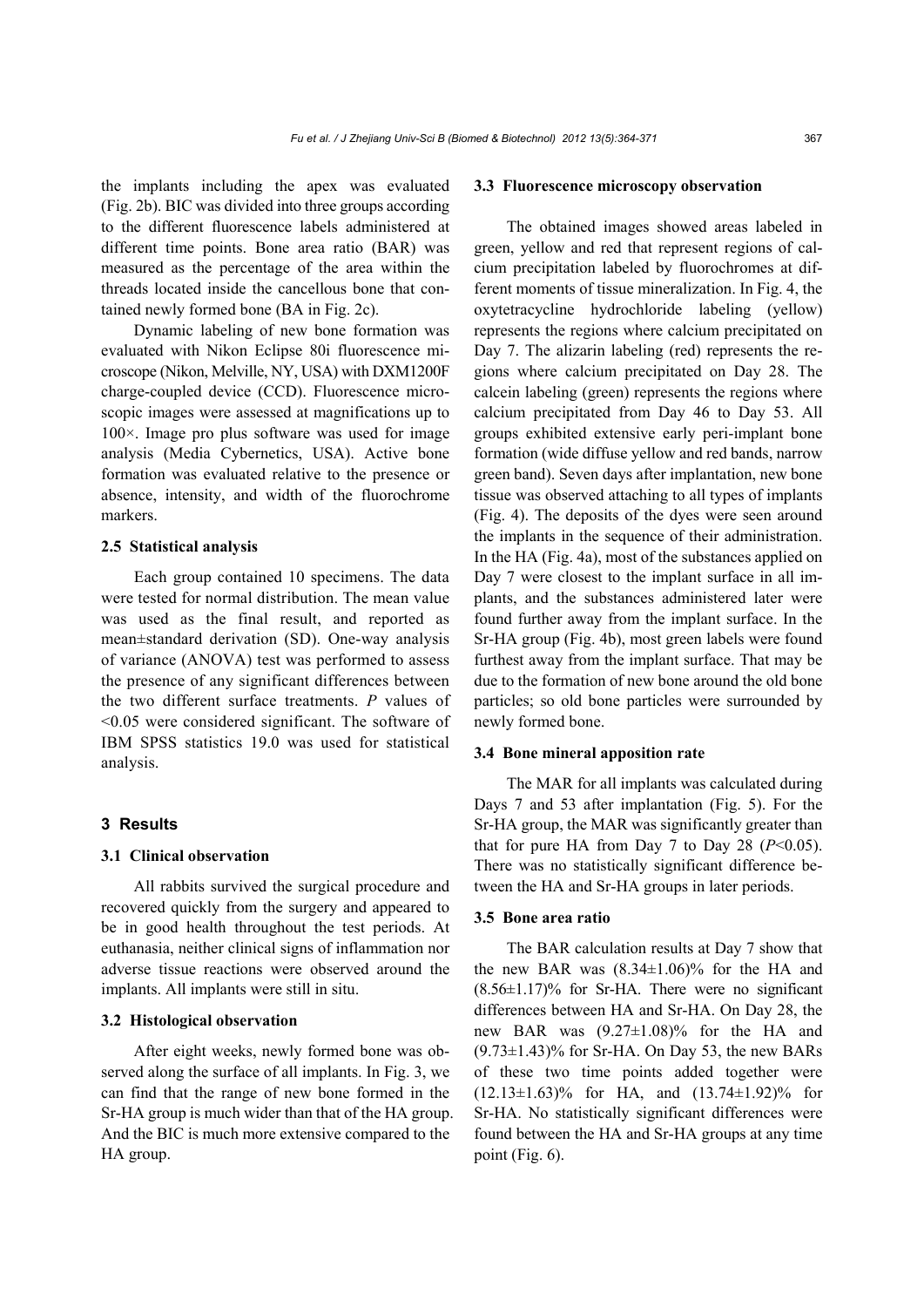

## **Fig. 3 Histological sections of HA and Sr-HA coated implants after eight weeks**

These figures show that the range of new bone formed in the Sr-HA group is much wider than that of the HA group. And the BIC is much more extensive in the Sr-HA group compared to the HA group. (a) HA group; (b) Sr-HA group



**Fig. 4 Fluorescence microscopic images with labeling of oxytetracycline (\* application date Day 7), alizarin-complexon (& application date Day 28) and calcein green ( # application date Days 46 and 53)** The region where calcium precipitated from Day 46 to Day 53 is in close vicinity to the implant surface. (a) HA group; (b) Sr-HA group



Day 7 Day 28 Day 53 HA Sr-HA Time

**Fig. 5 MAR of implants after 7, 28, and 53 d of insertion** For the Sr-HA group, the MAR was significantly greater than that for pure HA from Day 7 to Day 28 ( $P$  < 0.05). There were no statistically significant differences between the HA and Sr-HA groups in the later periods

5

4

3

MAR (μm/d)

MAR (µm/d)

2

1

 $\Omega$ 

**Fig. 6 BAR of implants after 7, 28, and 53 d of insertion** No significant differences were found between the HA and Sr-HA groups at any time point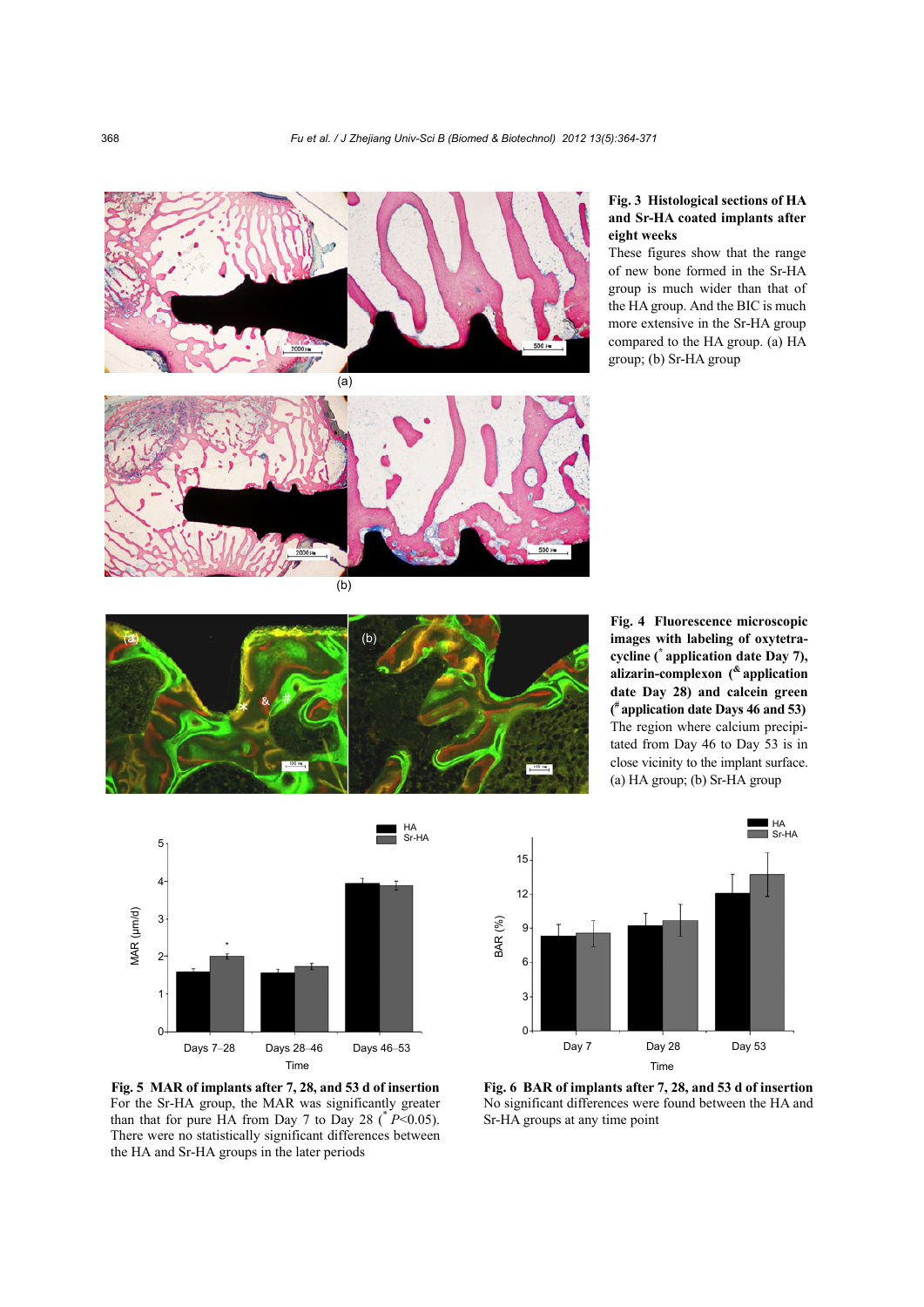#### **3.6 Bone to implant contact**

Fig. 7 showed the mean BIC over the total implant length. For the Sr-HA group, the BIC showed significant differences on Days 7 and 28 compared with pure HA ( $P \le 0.05$ ), but on Day 53 there were no differences.



**Fig. 7 BIC of implants after 7, 28, and 53 d of insertion** It showed the mean BIC over the total implant length. For the Sr-HA group, the BIC showed significant differences on Days 7 and 28 compared with pure HA (\* *P*<0.05), but on Day 53 there were no differences

# **4 Discussion**

Stability at placement and during function is a very important criterion for the success of dental implant. Primary stability may be a useful predictor for osseointegration (Friberg *et al*., 1999) and a high primary stability makes immediate loading more predictable (Szmukler-Moncler *et al*., 2000). The high incidence of bone implant failures is mainly blamed on incomplete osseointegration and stress shielding due to the differences in mechanical properties between the implant and surrounding bone. So, good osseointegration after implantation is essential not only for the long term but also the short term. In our study, electrochemically deposited Sr-HA and HA coatings were applied to the implants to investigate their effects on the bone osseointegration after the implantation. It was found that the MAR of the Sr-HA group was greater than that for pure HA from Day 7 to Day 28 after implantation, but no significant difference was found at later stage. And the BIC showed difference on Days 7 and 28 compared with

pure HA. So, we concluded that compared to the HA coating, the Sr-HA coating has good bone integration properties in the early stage after implantation.

Our results were consistent with those of other studies reporting the stimulatory effect of Sr-HA on bone osseointegration (Gentleman *et al.*, 2010; Ni *et al.*, 2010). When implanted in bone fractures, Sr-HA was found to stimulate new bone formation. Xue *et al.* (2007) reported that plasma-sprayed Sr-HA coating exhibited the ability to induce apatite formation on its surface only after 1 d in simulated body fluid (SBF). The fact of apatite formation on Sr-HA coating indicates that it has good bioactivity. Sr-HA bioactive bone cement was evaluated in a sheep hip replacement model to investigate its effect on femoral bone remodeling, and the results showed that it has positive effect in alleviating femoral bone remodeling (Ni *et al*., 2010).

Generally, the coatings of the implants are only necessary as a matrix for early immobilization of osteoblast like cell and the development of vascularized bone tissue on the implant. At a later stage of implantation, these coatings are absorbed or degraded and replaced by new bones (Ye and Wang, 2007). Peri-implant bone formation is stimulated by the high level of free  $Ca^{2+}$  provided by the dissolution of the calcium phosphate coating (Hanawa *et al.*, 1997). It is presumed that the difference in their solubility is partially responsible for the different observed kinetics for bone formation associated with these two coatings. Moreover, calcium phosphate dissolution ability appears to be essential for an optimal bone formation and fixation onto the implants at the early stage of implantation. Christoffersen *et al*. (1997) demonstrated that the replacement of partial  $Ca^{2+}$  in HA by  $Sr^{2+}$  could increase its solubility. Xue *et al.* (2007)'s X-ray diffraction (XRD) results revealed that Sr-HA coating has low crystallinity, which means that it has higher solubility. The dissolution of Sr-HA results in the release of  $Ca^{2+}$ , which increases the ionic activity product of the apatite in surrounding fluid, and thus readily induces apatite precipitation. However, the rate of dissolution is likely to have a great influence on implant fixation, and fast absorption would lead to loss of mechanical fixation and disintegration of the coating. That could be the reason of our results that not only the MAR but also the BIC of the Sr-HA group showed significant improvement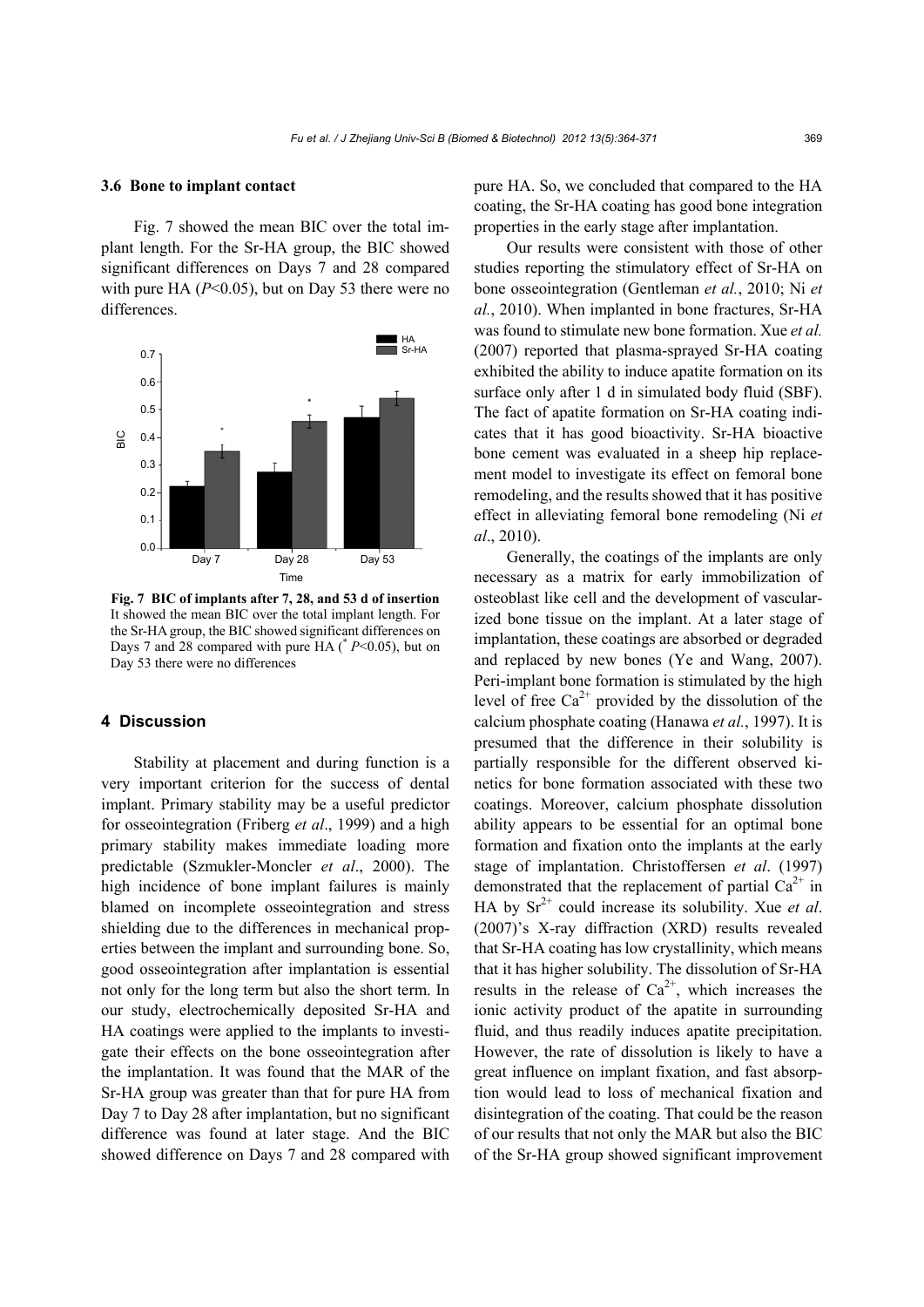in the early stage after the implantation. However, in later stage, there was no significant difference between the Sr-HA and HA groups. In the future, more studies should be designed to find an optimum Sr-HA coating which has the best dissolution rate to insure a high quality of bone osseointegration.

In addition to the increasing solubility of HA after strontium incorporation, which could lead to apatite formation, another reason may be the stimulatory effect of released  $Sr^{2+}$  on osteoblastic cell mineralization. Strontium incorporation in HA significantly increased the ALP activity and the expression of Cbfa1 of osteoblastic cells (Ni *et al.*, 2011). Furthermore, strontium incorporation in HA ceramic was found to affect osteoclastic proliferation, which reduces on increasing strontium content (Gentleman *et al*., 2010). In our study, most green labels which presented the early formed bone were found furthest away from the implant surface. That may be due to osteoblastic cells firstly assembled around the old bone particles, resulting in old bone particles surrounded by newly formed bone.

Zhang *et al*. (2011) compared the effect of strontium-substitution (10%, 40%, 100%) in HA on bone formation, and found that 10% Sr-HA group was the best in stimulating bone formation. In another study, the highest strontium concentration was found in 10% Sr-HA group; however, no significant differences in ALP activity, Cbfa1 gene expression, or the formation of mineralized nodules by the osteoblastic cells were found between 5% and 10% Sr-HA groups, suggesting that the stimulatory effect of strontium incorporation on cellular differentiation and mineralization does not always improve with the increase of strontium concentration. Although strontium incorporation in various materials favors osteoblastic cell behaviors, the optimal concentration of strontium remains to be investigated (Ni *et al.*, 2011). The mechanism of action by which ions released from Sr-HA act on cells remains unclear, and further studies are needed to solve these problems.

## **5 Conclusions**

This study has shown that the electrochemical Sr-HA coating evidently increases the bone MAR and the BIC from Day 7 to Day 28 after implantation

compared with the HA group. It is concluded that Sr-HA coating improves bone osseointegration.

#### **References**

- Boanini, E., Gazzano, M., Bigi, A., 2010. Ionic substitutions in calcium phosphates synthesized at low temperature. *Acta Biomater.*, **6**(6):1882-1894. [doi:10.1016/j.actbio.2009. 12.041]
- Christoffersen, M.R., Christoffersen, N., Kolthoff, O., 1997. Effect of strontium ions on growth and dissolution of hydroxyapatite and on bone mineral detection. *Bone*, **20**(1):47-54. [doi:10.1016/S8756-3282(96)00316-X]
- Cooper, L.F., Zhou, Y., Takebe, J., Guo, J., Abron, A., Holmen, A., Ellingsen, J.E., 2006. Fluoride modification effects on osteoblast behavior and bone formation at  $TiO<sub>2</sub>$ grit-blasted c.p. titanium endosseous implants. *Biomaterials*, **27**(6):926-936. [doi:10.1016/j.biomaterials.2005. 07.009]
- Friberg, B., Sennerby, L., Linden, B., Lekholm, U., 1999. Stability measurements of one-stage Brånemark implants during healing in mandibles. A clinical resonance frequency analysis study. *Int. J. Oral Maxillofac. Surg.*, **28**(4):266-272. [doi:10.1016/S0901-5027(99)80156-8]
- Gentleman, E., Fredholm, Y.C., Jell, G., Lotfibakhshaiesh, N., O′Donnell, M.D., Hill, R.G., Stevens, M.M., 2010. The effects of strontium-substituted bioactive glasses on osteoblasts and osteoclasts in vitro. *Biomaterials*, **31**(14): 3949-3956. [doi:10.1016/j.biomaterials.2010.01.121]
- Hanawa, T., Kamira, Y., Yamamoto, S., Kohgo, T., Amemyia, A., Ukai, H., Murakami, K., Asaoka, K., 1997. Early bone formation around calcium-ion-implanted titanium inserted into rat tibia. *J. Biomed. Mater. Res*., **36**(1):131-136. [doi:10.1002/(SICI)1097-4636(199707)36:1<131::AID-JBM 16>3.0.CO;2-L]
- He, F., Yang, G., Wang, X., Zhao, S., 2009. Effect of electrochemically deposited nanohydroxyapatite on bone bonding of sandblasted/dual acid-etched titanium implant. *Int. J. oral Maxillofac. Implants*, **24**(5):790-799.
- Jiao, M.J., Wang, X.X., 2009. Electrolytic deposition of magnesium-substituted hydroxyapatite crystals on titanium substrate. *Mater. Lett.*, **63**(27):2286-2289. [doi:10. 1016/j.matlet.2009.07.048]
- Jinno, T., Kirk, S.K., Morita, S., Goldberg, V.M., 2004. Effects of calcium ion implantation on osseointegration of surface blasted titanium alloy femoral implants in a canine total hip arthroplasty model. *J. Arthroplasty*, **19**(1): 102-109. [doi:10.1016/j.arth.2003.10.001]
- Ni, G.X., Lin, J.H., Chiu, P.K.Y., Li, Z.Y., Lu, W.W., 2010. Effect of strontium-containing hydroxyapatite bone cement on bone remodeling following hip replacement. *J. Mater. Sci. Mater. Med*., **21**(1):377-384. [doi:10.1007/ s10856-009-3866-2]
- Ni, G.X., Yao, Z.P., Huang, G.T., Liu, W.G., William, W., 2011. The effect of strontium incorporation in hydroxyapatite on osteoblasts in vitro. *J. Mater. Sci. Mater. Med*., **22**(4):961-967. [doi:10.1007/s10856-011-4264-0]